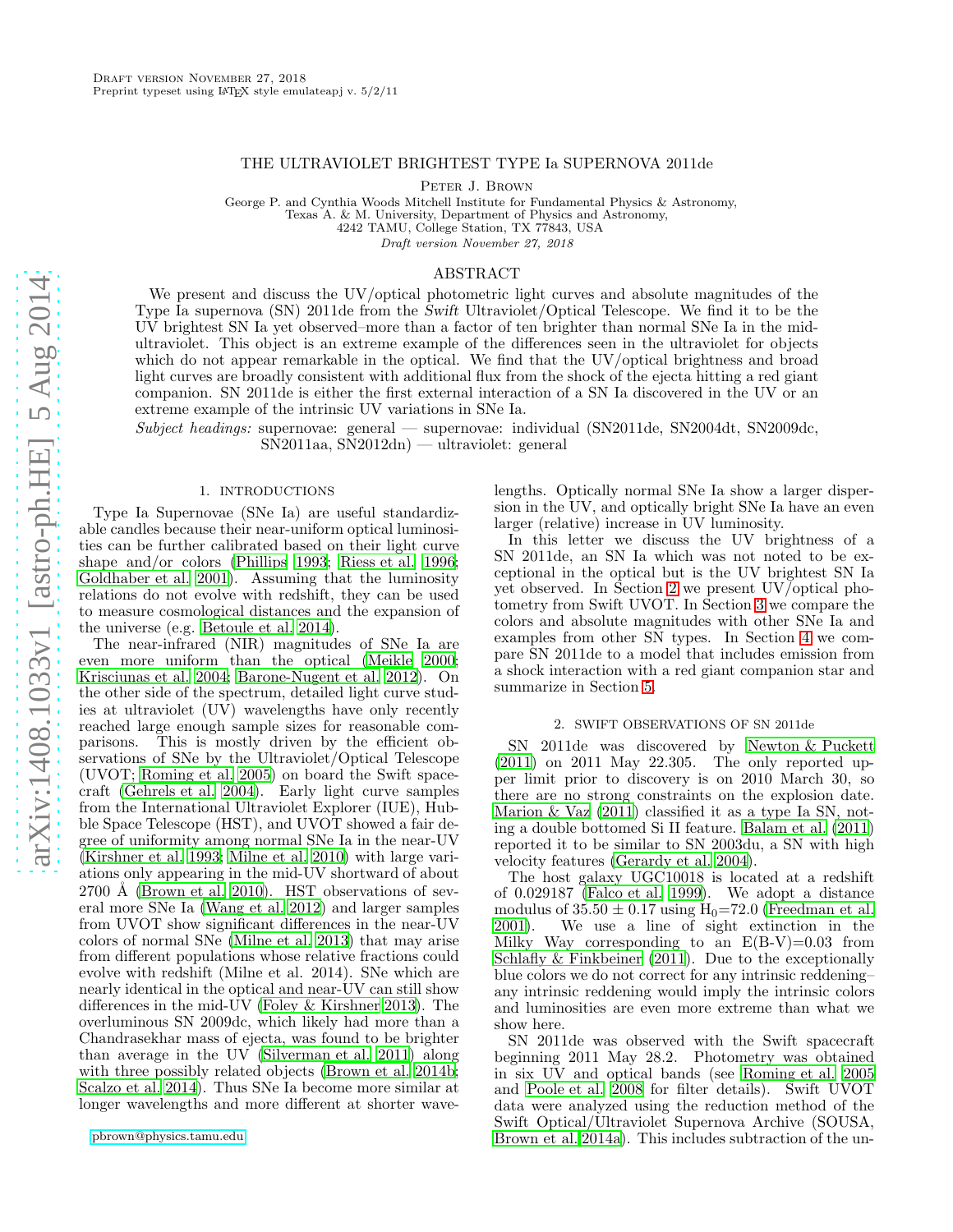

<span id="page-1-1"></span>Figure 1. UVOT light curves of SN 2011de. The optical light curves are quite broad, while the peak brightness in the UV was reached at or before our first observation.

derlying galaxy flux and uses the revised UV zeropoints and time-dependent sensitivity from [Breeveld et al.](#page-4-14) [\(2011\)](#page-4-14). The photometry in all six filters is given in Table [1.](#page-5-14) The corresponding light curves are displayed in Figure [1.](#page-1-1) For simplicity we will focus on three filters with which to study colors and absolute magnitudes. We use uvm2 for the mid-UV (or MUV), u for the near-UV (or NUV), and the v band for the optical. This is similar to [Brown et al. \(2014b\)](#page-4-7) with u being substituted for uvw1 because the long optical tails of the uvw1 filter complicate the comparison of objects with different spectral shapes.

## 3. RESULTS

## 3.1. Light Curves

<span id="page-1-0"></span>The optical light curves of SN 2011de are very broad, comparable to the broadest SNe Ia observed: SNe 2001ay [\(Krisciunas et al. 2011](#page-5-15)) and 2011aa [\(Brown et al.](#page-4-7) [2014b](#page-4-7)). Stretching the MLCS2k2 B and V templates [Jha et al. \(2007\)](#page-4-15), we estimate the time of b maximum to be MJD 55715.7  $\pm 1.7$  and  $\Delta m_{15}(B) = 0.70 \pm 0.15$ . The templates give a peak magnitude of 18.9±0.1 in both the b and v bands. This corresponds to an absolute magnitude of  $M_V = -19.7 \pm 0.2$ , comparable to so-called Super-Chandrasekhar SNe Ia 2009dc [\(Silverman et al. 2011](#page-5-8); [Taubenberger et al. 2011](#page-5-16)) and 2006gz [\(Hicken et al. 2007](#page-4-16)). The UV light curves are already fading between the first two observations, so the peak brightness is unknown. Even so SN 2011de is brighter in the mid-UV than the possible Super-Chandrasekhar SNe Ia studied in [Brown et al. \(2014b\)](#page-4-7). This will be examined in more detail later.

### 3.2. Colors

In Figure [2](#page-1-2) we compare the colors of SN 2011de to several SNe Ia which are brighter than normal in the UV: the Super-Chandrasekhar mass SN 2009dc [\(Silverman et al.](#page-5-8) [2011\)](#page-5-8), and the similarly UV-bright SNe 2011aa, 2012dn [\(Brown et al. 2014b\)](#page-4-7) and LSQ12gdh [\(Scalzo et al. 2014\)](#page-5-9). We also use SN 2004dt data substituting F220W from [Wang et al. \(2012](#page-5-6)) for uvm2 and F330W for the Swift u band. Normal SNe Ia (see [Brown et al. 2014b](#page-4-7) for the exact SNe) are shown in the grey area. We note that this grey area includes SNe which are described as NUV-red



<span id="page-1-2"></span>Figure 2. uvm2-u and u-v colors of SN2011de compared to other UV-bright SNe Ia (as labeled) and to normal SNe Ia (grey shaded region).

and NUV-blue SNe by [Milne et al. \(2013](#page-5-7)). In u-v, all of the SNe singled out above are as blue or slightly bluer than the bluest normal SNe before maximum light. After max, however, SN 2004dt reddens faster than average, joining the NUV-red SNe by twenty days after maximum light. SN 2011de reddens at a slower rates and remains a few tenths of a magnitude bluer than the others. Its u-v color behavior is similar to SN 2011aa, while the more concrete Super-Chandrasekhar mass SN 2009dc is a little redder.

Things become a bit more varied in the mid-UV. While the uvm2-u colors of normal SNe Ia already show a larger degree of variation, SNe 2011de and 2011aa are extreme in their blue colors, about 1.5 mag bluer than SNe 2009dc and 2004dt at maximum light which are at the blue edge of the normal NUV-blue SNe. Unlike the normal SNe, which become bluer with time, SNe 2011aa, 2011de, and 2012dn get redder until ten days after peak, at which point they begin to get slightly bluer again. SN 2004dt has been getting bluer faster than the NUV-blue normals to end up about 0.5 mag bluer at twenty days after peak. LSQ12gdj, which is the bluest in u-v is the reddest in uvm2-u. Although SN 2011de is the bluest SN Ia in uvm2-u, the flux still drops to the uvm2. Thus it can only be considered "blue" down to about 3000 Åbefore the spectral shape becomes very red.

## 3.3. Absolute Magnitudes

The color differences between SN 2011de and the other SNe Ia are also reflected in the absolute magnitudes, as the normal SNe have a scatter which is relatively small in the optical but grows to shorter wavelengths. The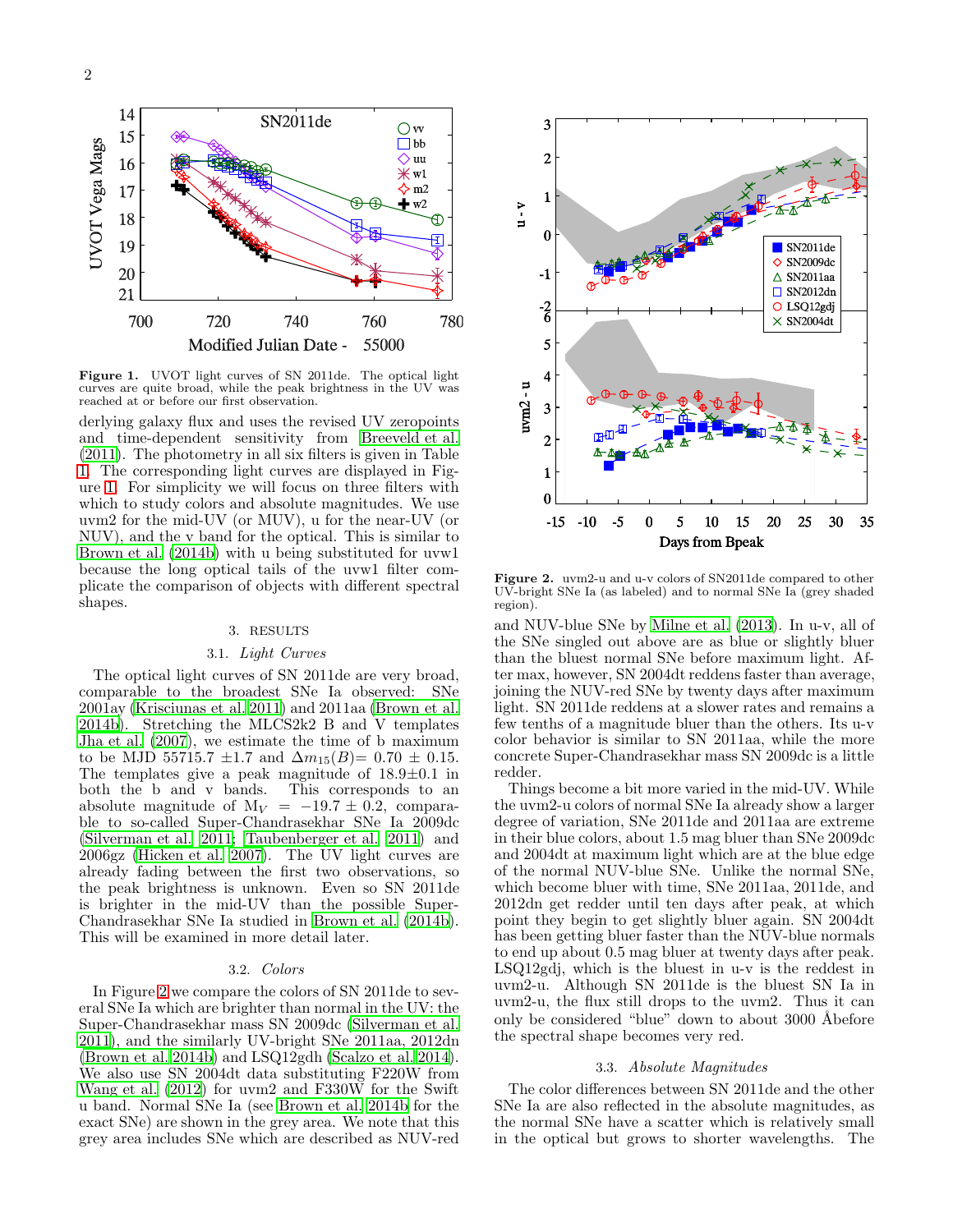

<span id="page-2-1"></span>Figure 3. Left: Absolute magnitudes (correcting for distance modulus and MW extinction) of SN 2011de compared to other SNe Ia. The grey region corresponds to normal SNe Ia (see Brown et al. 2014 for details) while brighter, possible Super-Chandrasekhar mass SNe Ia and the UV bright SN 2004dt [\(Wang et al. 2012](#page-5-6)) are also plotted. Right: Absolute magnitudes of SN 2011de compared to other SN types. Explosion dates are approximate. SN 2010jl has been shifted to the left by thirty days to fit on the plot.

left panel of Figure [3](#page-2-1) shows the absolute magnitude light curves in the mid-UV, near-UV, and optical compared to the distribution of normal SNe Ia and the same UV bright SNe Ia as above. The UV bright SNe show a larger spread at shorter wavelengths, especially the first two uvm2 observations of SN 2011de which are about three magnitudes brighter than the normal SNe Ia. The brightest point is the first observation, so the peak brightness is not actually known. SN 2011de behaves similarly to the other UV-bright SNe after maximum.

While SN 2011de is much brighter in the UV than normal SNe Ia, normal SNe Ia are notoriously faint in the UV (e.g. [Kirshner et al. 1993](#page-4-4)). It is fair to ask how bright these are in the UV compared to other SN types. The right panel of Figure [3](#page-2-1) compares SN 2011de to wellobserved examples of several SN types from [Brown et al.](#page-4-13) [\(2014a\)](#page-4-13). In the optical, SNe Ia are among the brightest, with only exceptionally bright SNe IIn and SLSNe (with peak magnitudes brighter than -21; [Gal-Yam 2012](#page-4-17)) being brighter. The UV brightness of SNe becomes more varied in the UV, but SN 2011de remains amongst the brightest. In the mid-UV, only the bright SN IIn 2010jl, the SLSNII 2008ex, and the shock breakout of SN 2006aj/GRB060218 are brighter in our comparison.

### 4. DISCUSSION

# <span id="page-2-0"></span>4.1. Commonalities and Differences among UV-bright SNe Ia

SN 2009dc had a high optical luminosity that would require more than a Chandrasekhar mass of ejecta [\(Silverman et al. 2011;](#page-5-8) [Taubenberger et al. 2011\)](#page-5-16). [Brown et al. \(2014b\)](#page-4-7) and [Scalzo et al. \(2014\)](#page-5-9) studied several other UV-bright SNe with possible connections to the Super-Chandrasekhar class. Despite their UV bright-

ness, SNe 2011aa and 2012dn were not significantly overluminous or require more than a Chandrasekhar mass. SN2011de is both optical and UV bright. The integrated luminosity of SN 2011de within the UVOT wavelength range (1600 to 6000 Å) is comparable to that of SN 2009dc. If the high luminosity of SN 2011de is caused by radioactive decay, it would also require it to be Super-Chandrasekhar. The large binding energy would likely result in lower velocities, as seen in most Super-Chandrasekhar candidates. SNe 2011aa and 2011de both have flat NIR light curves, similar to SN 2009dc [\(Friedman et al. 2014](#page-4-18)). However, SN 2011de was reported to have a high velocity component of Si II [\(Marion & Vaz 2011\)](#page-5-11). SN 2004dt showed very high velocities and a very steep velocity gradient.

The high expansion velocities also make SNe 2004dt and 2011de exceptions to the trend that shows high velocity SNe Ia to have redder colors than their lower velocity counterparts in the optical [\(Foley et al. 2011\)](#page-4-19) and UV [\(Milne et al. 2013\)](#page-5-7). SNe 2004dt and 2011de also lack conspicuous CII which is found in all other NUV-blue SNe [\(Thomas et al. 2011;](#page-5-17) [Milne et al. 2013\)](#page-5-7). These relations relate to intrinsic optical colors, and these objects could very well have an additional extrinsic component to their luminosity which dominates the UV luminosity. This is less likely for SN 2004dt, which has HST grism spectra showing a broad excess of UV luminosity between 3000-4000  $\AA$  rather than a rise in the UV continuum [\(Wang et al. 2012\)](#page-5-6). This feature was interpreted by [Wang et al. \(2012\)](#page-5-6) as arising from less iron absorption. The strong mid-UV flux of SN 2011de is more suggestive of additional flux from a hot source, one possible source for which we discuss shortly.

The similarities with SN 2004dt, the most highly polar-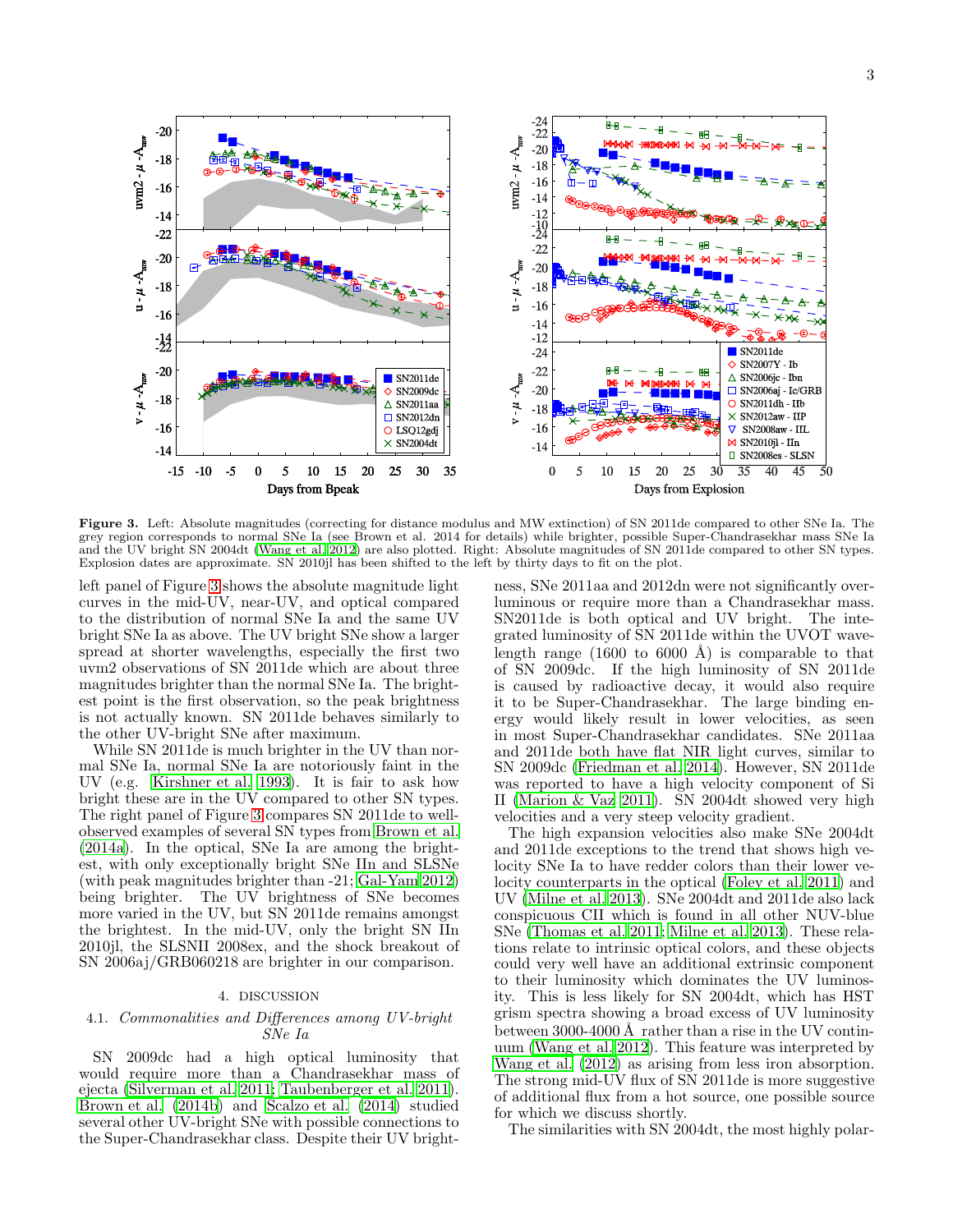

<span id="page-3-0"></span>**Figure 4.** Top Panel: UVOT light curves of SN 2011de compared to a model interaction with a separation distance of  $6 \times 10^{13}$ cm. Lower Panels: The observed count rates are compared to the predicted count rates from the model in the uvm2, u, and v bands.

ized SN Ia [\(Wang et al. 2006\)](#page-5-18), bring to question whether the high luminosity of SN 2011de could come from a favorable viewing angle of an aspheric explosion. However, asymmetric models also predict the more luminous SNe would have narrow light curves [\(Maeda et al. 2011\)](#page-5-19).

### 4.2. Comparison with a companion shock model

One possible source of excess UV luminosity for SNe Ia is shock emission from the SN ejecta interacting with the donor companion. [Kasen \(2010\)](#page-4-20) presented analytic and numeric models for the expected emission. Because the intrinsic SN emission in the UV was overpredicted in the numerical models, in [Brown et al. \(2012](#page-4-21)) we compared the predicted shock brightness in each UVOT filter from the analytic expressions to the observations to put conservative upper limits on the companion separation. The analytic expressions in [Kasen \(2010\)](#page-4-20) give the time evolution of the shock temperature and luminosity as a function of the companion separation. The companion is assumed to be filling its Roche lobe, so the companion size is determined by the separation. In [Brown et al. \(2012](#page-4-21)) we also estimated the angular dependence of the luminosity via a functional form computed from the numerical models. In our two parameter model for the shock, the shock brightness when looking straight down on the interaction (in a line through the SN and the companion) and rate of fading are determined by the separation distance while an increase in the viewing angle reduces the brightness from its maximal value.

The SN component was left out in [Brown et al. \(2012](#page-4-21)) due to the unknown early UV behavior of SNe Ia. With the excellent early-time UV observations of SN 2011fe, which showed no evidence for shock interaction (e.g. [Nugent et al. 2011\)](#page-5-20), we now add the SN back in. For the SN emission we use the UV/optical spectra of SN 2011fe based on HST and SNFactory observations from [Pereira et al. \(2013\)](#page-5-21). We use an explosion date of MJD 55796.696 [\(Nugent et al. 2011\)](#page-5-20) and a distance modulus of 29.04 mag [\(Shappee & Stanek 2011\)](#page-5-22).

Both the shock and the SN 2011fe luminosities are corrected for the extinction and distance to SN 2011de. The comparison is done in the observed SN frame rather than being corrected to the absolute magnitudes because the extinction correction depends on the spectral shape. The spectral shape is only roughly determined by the photometric observations, while the SN shock model and SN spectrum are defined as spectral sequences and can be appropriately reddened. We find good fits to the SN plus shock for an explosion date about 15 days before the Bband peak. With this explosion date, the observations are matched well with a separation distance of  $6 \times 10^{13}$ cm viewed straight on. For reference, the nominal one solar mass red giant model considered in [Kasen \(2010\)](#page-4-20) was at  $2 \times 10^{13}$  cm. The predicted light curves for this model are compared to the observations in the top panel of Figure [4.](#page-3-0) The lower panels separates the expected count rate contributions from the SN and the shock compared to the observations. In the optical, both contribute comparable amounts of flux near maximum light. In the mid-UV, the SN barely contributes anything even to later times while the shock component dominates.

The model matches the observations surprisingly well considering the small number of adjustable parameters we used (angle, explosion date, companion separation). This does not, however, mean that the model is correct unique. We are already extrapolating beyond the separation distances used in [Kasen \(2010\)](#page-4-20) and at later epochs. The analytic expressions were favorably compared to the more sophisticated numerical simulations primarily for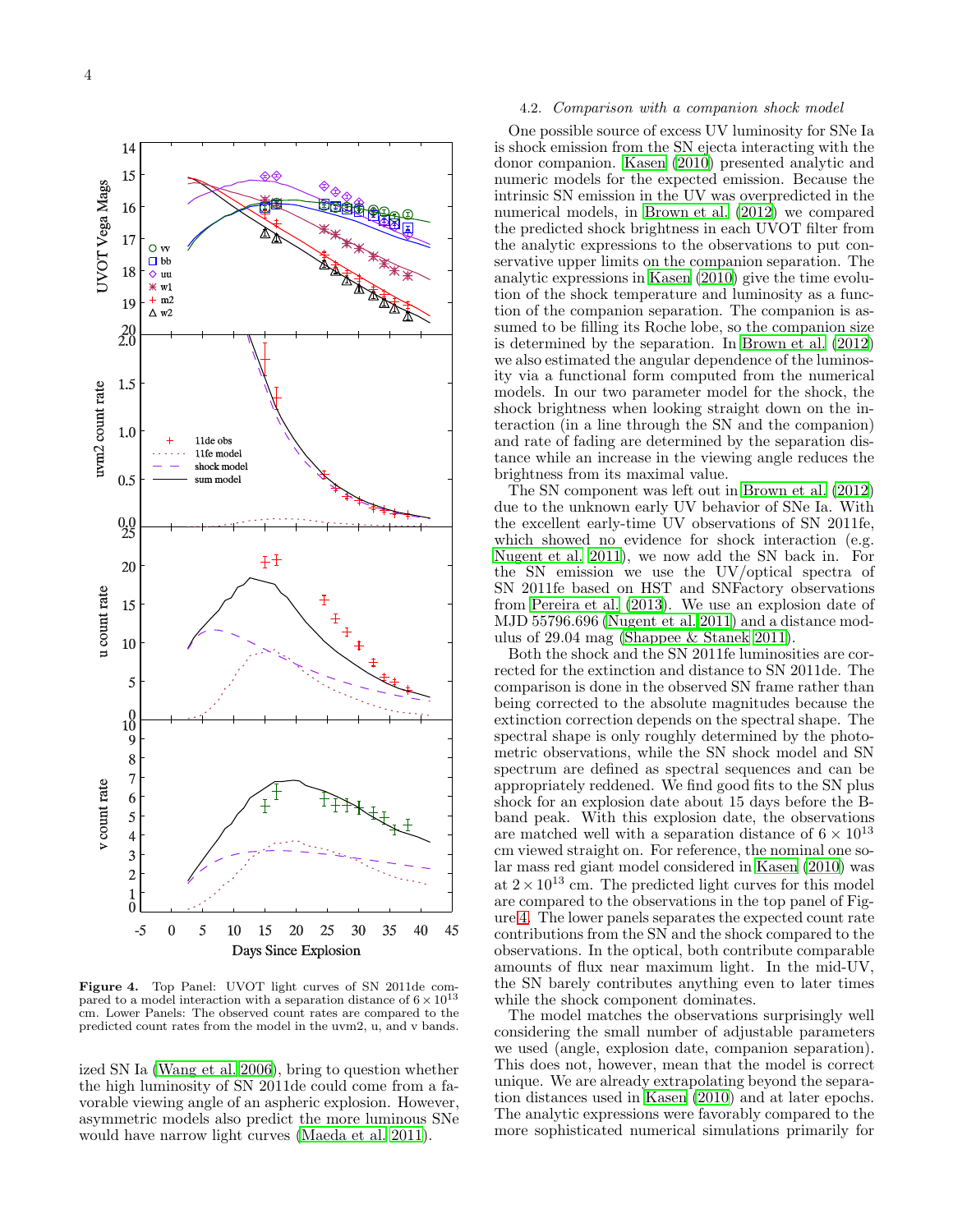the period shortly after explosion. The shock emission from the smaller separations considered in [Kasen \(2010](#page-4-20)) faded below the SN emission within five days after explosion. At these later times the ejecta have swept much further past the companion star, and the applicability of the analytic expressions is uncertain.

There are also uncertainties with the SN component of the model and matching it to the observations. The explosion date of SN 2011aa is not well determined, as there were no recent upper limits prior to discovery and the observations began perhaps five days before maximum light. The optical peak itself is quite broad and not wellsampled, but even with a well determined peak time, it is unknown if the rise time would be expected to be average. The fact that the observations begin so late would usually prevent observing the prompt cooling of the hot shock which has been observed in several core-collapse SNe with Swift [\(Campana et al. 2006;](#page-4-22) [Roming et al. 2009](#page-5-23)) and possibly the SN Ia 2012cg (Marion et al. 2014, in preparation). The model shown here with a very large companion star actually has a very slowly cooling/fading shock which broadens the light curve rather than creating the characteristic dip and rebrightening usually associated with the shock breakout of a SN. Additionally, the intrinsic emission from SNe varies greatly in the mid-UV [\(Brown et al. 2010;](#page-4-5) [Milne et al. 2013\)](#page-5-7). So it would be unexpected to perfectly match the intrinsic UV brightness of the SN without the shock. Nevertheless, in the case of SN 2011de the shock emission would be much larger than the intrinsic UV emission from the SN. Further work is needed to determine how much UV emission could come from the SN itself and what other circumstellar material could produce the shock luminosity evolution possibly observed for SN 2011de. H $\alpha$  emission from circumstellar interaction has been observed for several SNe (e.g. [Hamuy et al. 2003;](#page-4-23) [Dilday et al. 2012\)](#page-4-24), though UV data on such SNe is sparse [\(Silverman et al. 2013\)](#page-5-24). The lack of  $H\alpha$  emission seen in SN 2011de (H. Marion, 2014, private communication) may not be consistent with the red giant interaction modeled here. Our model includes the interaction radiation as a blackbody spectrum, neglecting line emission. Further work is required to predict the continuum and line fluxes for a larger collection of companion types, separation distances, and viewing angles.

### 5. SUMMARY

<span id="page-4-8"></span>We have presented UV and optical photometry of SN 2011de. The first observations near maximum light show it to be extremely blue in the UV-optical, becoming redder with time. In the mid-UV, SN 2011de is about ten times brighter than the brightest normal SNe Ia. Its total integrated luminosity in the UVOT range  $(1600-6000 \text{ Å})$ is comparable to the super-Chandrasekhar SN 2009dc, but comparison of the integrated or bolometric luminosity with other bright SNe Ia is limited by the lack of UV data for those objects. We find the brightness and evolution in the UV/optical to be consistent with the superposition of flux from a normal SN Ia and the shock interaction with a large red giant companion star, though other forms of circumstellar interaction may also yield suitable fits.

Conclusively proving the origin of the excess UV flux is hard from photometry alone. The presence of strong features in the UV spectra of SNe 2009dc and 2012dn caused

us to conclude that the high UV luminosity had a photospheric origin, with higher temperatures leading to a lowered UV opacity [\(Brown et al. 2014b\)](#page-4-7). Higher quality UV spectra and a more detailed analysis are needed to confirm this. SN 2011de was too far and faint for UVOT spectra, so HST would have been required to observe the UV spectra. These objects appear to be fairly rare, so the larger aperture of HST or future UV observatories is likely needed to reach a large enough volume to observe such a SN. SN 2011de may be the first SN Ia with an interaction discovered by the UV light, or it may be the most extreme example of the UV variability intrinsic to these "standard candles."

The author thanks L. Wang for suggesting comparisons with the shock model. The author was supported in part by the Mitchell Postdoctoral Fellowship and NSF grant AST-0708873. The Swift Optical/Ultraviolet Supernova Archive (SOUSA) is supported by NASA's Astrophysics Data Analysis Program through grant NNX13AF35G. This work made use of public data in the Swift data archive and the NASA/IPAC Extragalactic Database (NED), which is operated by the Jet Propulsion Laboratory, California Institute of Technology, under contract with NASA.

### REFERENCES

- <span id="page-4-9"></span>Balam, D. D., Bohlender, D., Monin, D., Chisholm, E., & Green, D. W. E. 2011, Central Bureau Electronic Telegrams, 2653, 2
- <span id="page-4-2"></span>Barone-Nugent, R. L., Lidman, C., Wyithe, J. S. B., et al. 2012, MNRAS, 425, 1007
- <span id="page-4-1"></span>Betoule, M., Kessler, R., Guy, J., et al. 2014, ArXiv e-prints
- <span id="page-4-14"></span>Breeveld, A. A., Landsman, W., Holland, S. T., et al. 2011, in
- American Institute of Physics Conference Series, Vol. 1358, GAMMA RAY BURSTS 2010. AIP Conference Proceedings, ed. J. E. McEnery, J. L. Racusin, & N. Gehrels, 373–376
- <span id="page-4-13"></span>Brown, P. J., Breeveld, A. A., Holland, S., Kuin, P., & Pritchard, T. 2014a, ArXiv e-prints
- <span id="page-4-21"></span>Brown, P. J., Dawson, K. S., Harris, D. W., et al. 2012, ApJ, 749, 18
- <span id="page-4-5"></span>Brown, P. J., Roming, P. W. A., Milne, P., et al. 2010, ApJ, 721, 1608
- <span id="page-4-7"></span>Brown, P. J., Kuin, P., Scalzo, R., et al. 2014b, ApJ, 787, 29
- <span id="page-4-22"></span>Campana, S., Mangano, V., Blustin, A. J., et al. 2006, Nature, 442, 1008
- <span id="page-4-24"></span>Dilday, B., Howell, D. A., Cenko, S. B., et al. 2012, Science, 337, 942
- <span id="page-4-11"></span>Falco, E. E., Kurtz, M. J., Geller, M. J., et al. 1999, PASP, 111, 438
- <span id="page-4-6"></span>Foley, R. J., & Kirshner, R. P. 2013, ApJ, 769, L1
- <span id="page-4-19"></span>Foley, R. J., Sanders, N. E., & Kirshner, R. P. 2011, ApJ, 742, 89 Freedman, W. L., Madore, B. F., Gibson, B. K., et al. 2001, ApJ,
- <span id="page-4-12"></span>553, 47
- <span id="page-4-18"></span>Friedman, A. S., Wood-Vasey, W. M., Marion, G. H., et al. 2014, ArXiv e-prints
- <span id="page-4-17"></span>Gal-Yam, A. 2012, Science, 337, 927
- <span id="page-4-3"></span>Gehrels, N., Chincarini, G., Giommi, P., et al. 2004, ApJ, 611, 1005
- <span id="page-4-10"></span>Gerardy, C. L., Höflich, P., Fesen, R. A., et al. 2004, ApJ, 607, 391
- <span id="page-4-0"></span>Goldhaber, G., Groom, D. E., Kim, A., et al. 2001, ApJ, 558, 359
- <span id="page-4-23"></span>Hamuy, M., Phillips, M. M., Suntzeff, N. B., et al. 2003, Nature, 424, 651
- <span id="page-4-16"></span>Hicken, M., Garnavich, P. M., Prieto, J. L., et al. 2007, ApJL, 669, L17
- <span id="page-4-15"></span>Jha, S., Riess, A. G., & Kirshner, R. P. 2007, ApJ, 659, 122
- <span id="page-4-20"></span>Kasen, D. 2010, ApJ, 708, 1025
- <span id="page-4-4"></span>Kirshner, R. P., Jeffery, D. J., Leibundgut, B., et al. 1993, ApJ, 415, 589